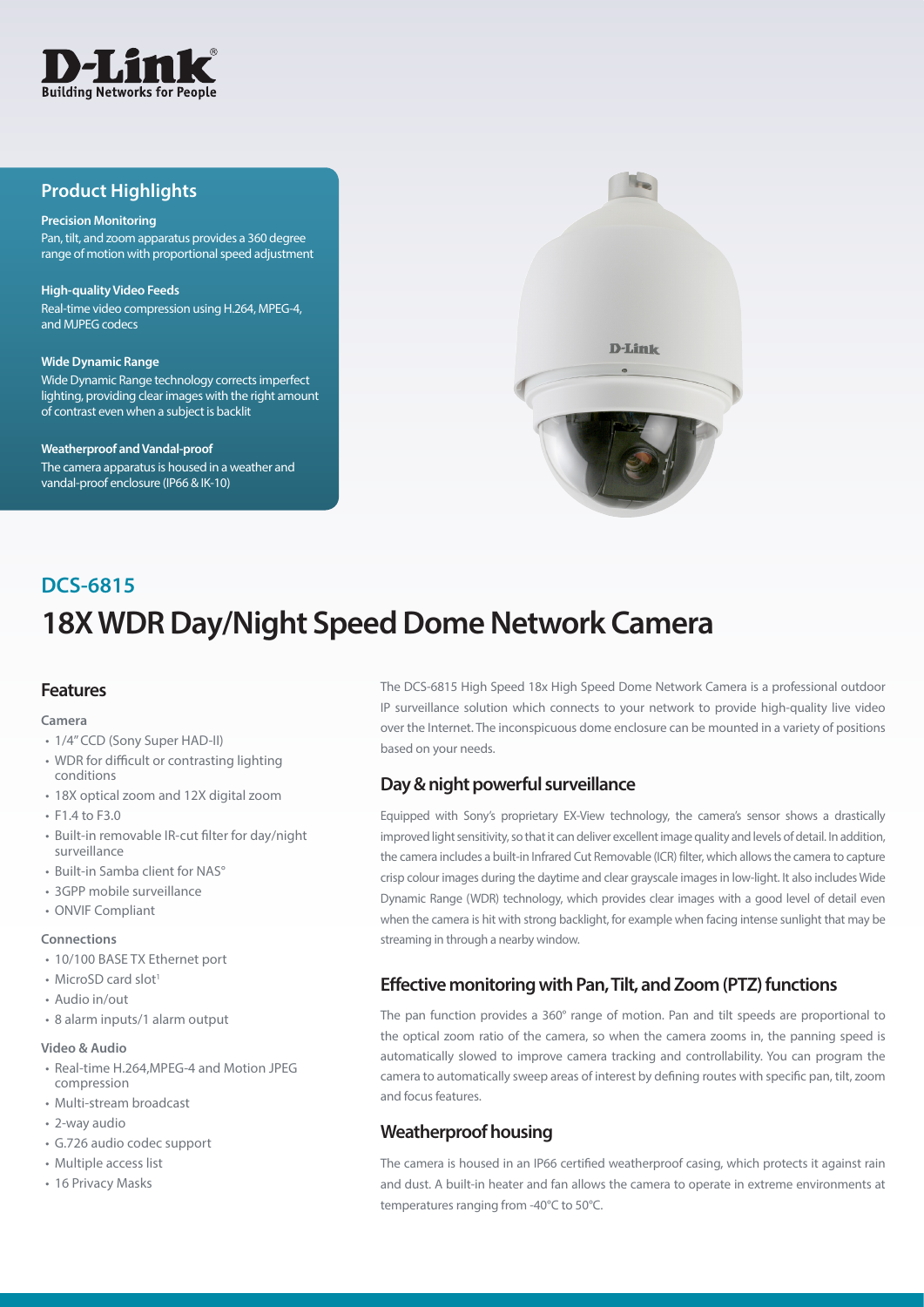

## **DCS-6815 18X WDR Day/Night Speed Dome Network Camera**

### **Recording & storage**

Embedded with a powerful SoC (System-on-Chip), the camera provides highquality, real-time video compression in MPEG-4 or Motion JPEG formats.

You can record directly onto an FTP server located off-site or a Network Video Recorder (NVR). These devices can control multiple cameras and support RAID-1 for backup of the video footage.

### **Robust Management Software**

The included D-ViewCam™ camera management software allows you to view up to 32 cameras on a single computer screen from a central location. Motion detection and digital input devices trigger automated e-mail alerts that can instantly inform administrators of unusual activities.



If the worst should happen to your network you need the very best support and fast. Downtime costs your business money. D-Link Assist maximises your uptime by solving technical problems quickly and effectively. Our highly trained technicians are on standby around the clock, ensuring that award-winning support is only a phone call away.

With a choice of three affordable service offerings covering all D-Link business products, you can select the package that suits you best:

### **D-Link Assist Gold - for comprehensive 24-hour support**

D-Link Assist Gold is perfect for mission-critical environments where maximum uptime is a high priority. It guarantees four hour around-the-clock response. Cover applies 24/7 for every day of the year including holidays.

### **D-Link Assist Silver - for prompt same-day assistance**

D-Link Assist Silver is designed for 'high availability' businesses that require rapid response within regular working hours. It provides a four hour response service Monday to Friday from 8am to 5pm, excluding holidays.

### **D-Link Assist Bronze - for guaranteed response on the next business day**

D-Link Assist Bronze is a highly cost-effective support solution for less critical environments. Response is guaranteed within eight business hours Monday to Friday from 8am to 5pm, excluding holidays.

D-Link Assist can be purchased together with any D-Link business product. So whether you're buying Switching, Wireless, Storage, Security or IP Surveillance equipment from D-Link, your peace of mind is guaranteed. D-Link Assist also offers installation and configuration services to get your new hardware working quickly and correctly.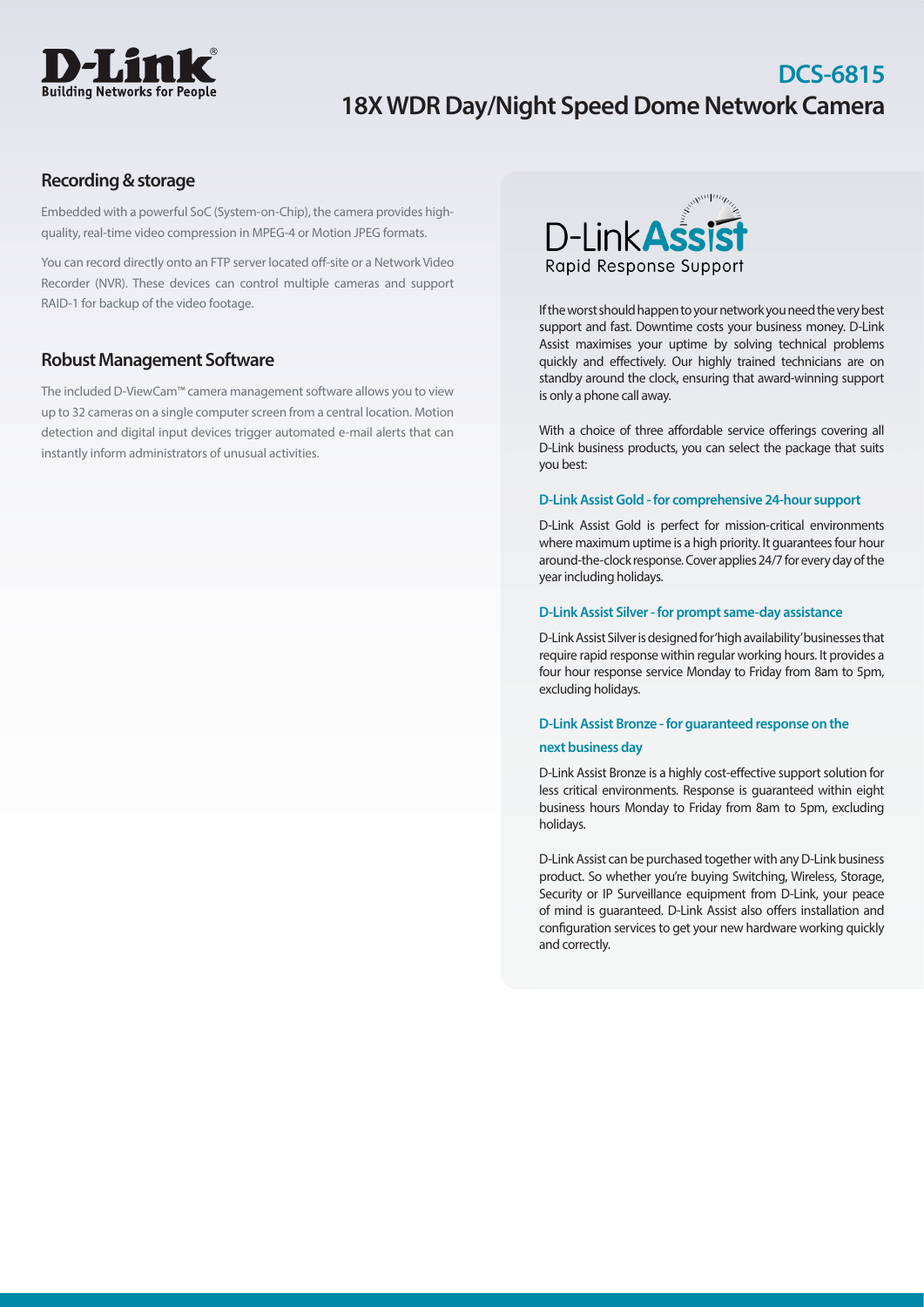

### **Technical Specifications**

| Camera                                |                                                                                                                                                                                                                                      |                                                                                                                                                                                                                                                                |
|---------------------------------------|--------------------------------------------------------------------------------------------------------------------------------------------------------------------------------------------------------------------------------------|----------------------------------------------------------------------------------------------------------------------------------------------------------------------------------------------------------------------------------------------------------------|
| Camera Hardware Profile               | • Sony Super HAD-II 1/4" CCD sensor<br>• Minimum illumination 0.1 lux (Colour); 0.01 Lux (B/W)<br>· Built-in Infrared-Cut Removable (ICR) Filter<br>$\cdot$ S/N ratio > 50 dB (AGC off)<br>· Electronic shutter 1/1 to 1/10,000 sec. | · Variable 18x optical zoom, 12x digital zoom<br>· Focal length 3.4 to 61.2 mm<br>• Angle of View<br>$\cdot$ (D) 55.4° to 65.4° °<br>$\cdot$ (H) 3.6 $^{\circ}$ to 60.8 $^{\circ}$<br>$\cdot$ (V) 3.40 $^{\circ}$ to 39.7 $^{\circ}$                           |
| <b>PTZ Hardware Profile</b>           | • Pan travel: 360° endless<br>• Tilt Travel: -10° to 190°<br>• Manual speed: 0.5° to 90°/second<br>· Presets: 256 points<br>• Preset Accuracy: 0.225°<br>• Preset Speed: 5° to 400°/s<br>· Sequence Paths: 8<br>• Auto Pan Paths: 4  | • Cruise Paths: 8<br>• Pan and tilt speed proportional to zoom ratio<br>• Resume after power loss<br>• Home Function: Preset, Sequence, Auto Pan, Cruise<br>• Auto Flip: Mechanical/Digital/Off<br>• Digital Slow Shutter<br>• Image Freeze<br>· Image Inverse |
| Image Features                        | • Configurable image size, quality, frame rate, and bit rate<br>• Time stamp and text overlays<br>• Configurable motion detection windows                                                                                            | · 16 configurable privacy masks<br>• Configurable white balance, shutter speed, brightness,<br>saturation, contrast, sharpness                                                                                                                                 |
| Video Compression                     | • Simultaneous H.264/MJPEG format compression<br>• H.264 multicast streaming                                                                                                                                                         | • JPEG for still images                                                                                                                                                                                                                                        |
| Video Resolution                      | • NTSC: 720 x 480, 352 x 240, 176 x 120 at up to 30 fps                                                                                                                                                                              | • PAL: 720 x 576, 352 x 288, 176 x 144 at up to 25 fps                                                                                                                                                                                                         |
| Audio Support                         | $\cdot$ G.726                                                                                                                                                                                                                        |                                                                                                                                                                                                                                                                |
| <b>External Device Interfaces</b>     | • 8 alarm inputs<br>• 1 alarm output                                                                                                                                                                                                 | • Audio input/output<br>· Video Output                                                                                                                                                                                                                         |
| <b>Network</b>                        |                                                                                                                                                                                                                                      |                                                                                                                                                                                                                                                                |
| Network Protocols                     | $\cdot$ IPv4<br>$\cdot$ TCP/IP<br>$\cdot$ UDP<br>$\cdot$ ICMP<br>• DHCP Client<br>• NTP Client (D-Link)<br>• DNS Client<br>· DDNS Client (D-Link)<br>• SMTP Client<br>• FTP Client                                                   | • HTTP/HTTPS<br>• Sambha Client<br>• PPPoE<br>• UPnP Port Forwarding<br>• RTP/RTSP/RTCP<br>• IP filtering<br>$\cdot$ IGMP<br>• 3GPP<br>• ONVIF Compliant                                                                                                       |
| Security                              | • Administrator and user group protection                                                                                                                                                                                            | • Password authentication                                                                                                                                                                                                                                      |
| <b>System Management</b>              |                                                                                                                                                                                                                                      |                                                                                                                                                                                                                                                                |
| System Requirements for Web Interface | · Microsoft Windows 8/7/Vista/XP/2000                                                                                                                                                                                                | • Internet Explorer, Chrome, or Firefox                                                                                                                                                                                                                        |
| Event Management                      | • Motion detection<br>· Event notification and upload snapshots/video clips via<br>SMTP or FTP                                                                                                                                       | • Multiple event notification<br>• Multiple recording methods for easy backup<br>• Supports multiple HTTP, SMTP and FTP servers                                                                                                                                |
| Remote Management                     | • Configuration accessible via web browser                                                                                                                                                                                           | • Take snapshots/video clips and save to local hard drive<br>or NAS via web browser                                                                                                                                                                            |
| Mobile Support                        | • Handsets with 3GPP player (QuickTime 6.5, Real Player<br>10.5)                                                                                                                                                                     |                                                                                                                                                                                                                                                                |
| D-ViewCam™ System Requirements        | • Operating System: Microsoft Windows 7/Vista/XP<br>• Web Browser: Internet Explorer 7 or higher                                                                                                                                     | · Protocol: Standard TCP/IP                                                                                                                                                                                                                                    |
| D-ViewCam™ Software Functions         | • Remote management/control of up to 32 cameras<br>• Viewing of up to 32 cameras on one screen                                                                                                                                       | · Supports all management functions provided in web<br>interface<br>· Scheduled motion triggered, or manual recording<br>options                                                                                                                               |